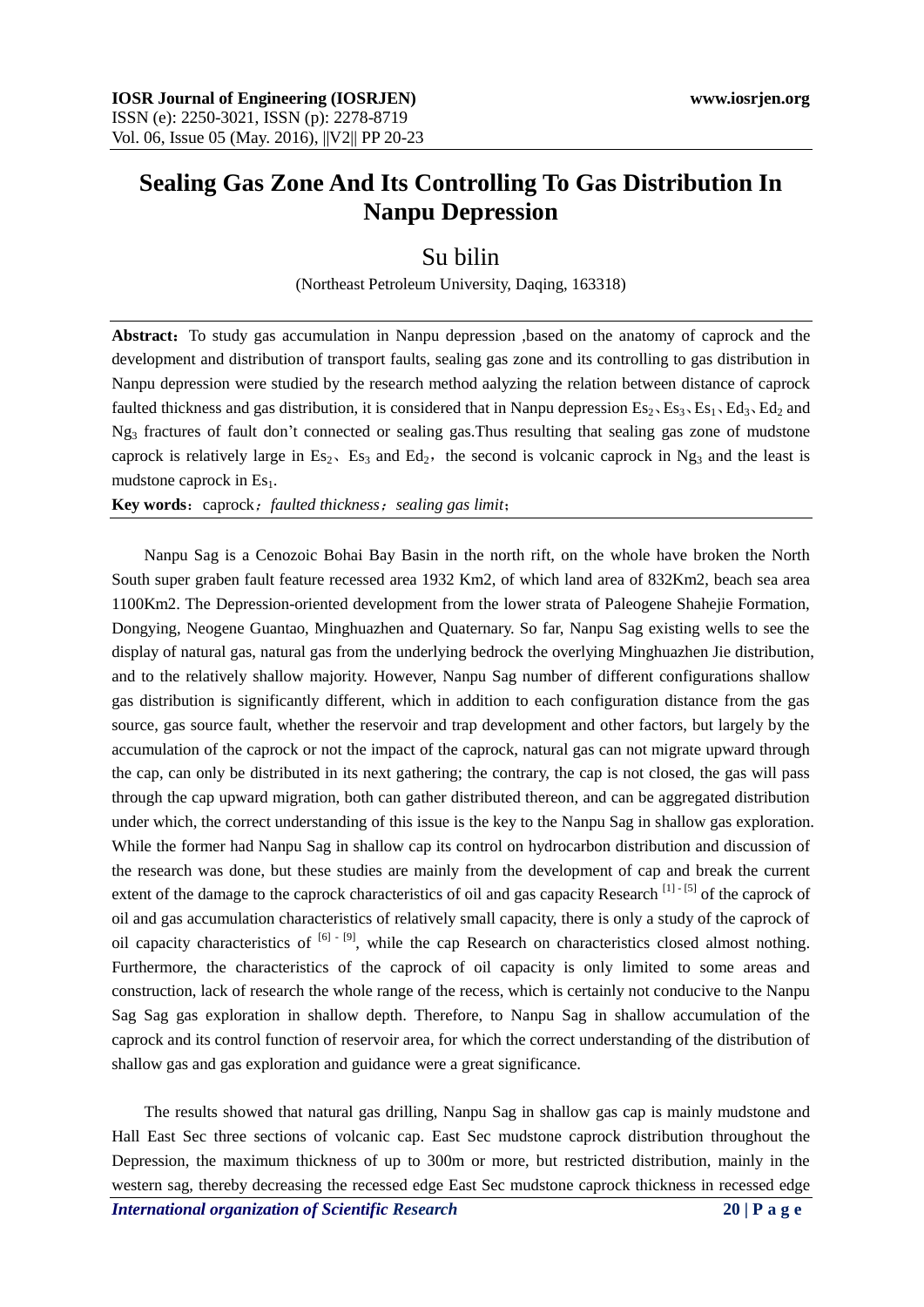small 100m. 1a, Nanpu Sag Hall Volcanic cap in the east and southeast of Sag missing, the maximum thickness of up to 400m or more, mainly in the southwest of the recess, thereby decreasing northeast Museum Volcanic cap thickness , to reduce the depression edge 160m or less, as shown in Figure 1b.

Accumulation of capThree-dimensional seismic data interpretation results that are developed in the Nanpu Sag in shallow 2 sets of regional seal a large fracture, and fracture types are not the same. But with the whole stretch of early, mid-stretch slip late Zhang twisting, stretching the early - mid-stretch slip, mid-stretch slip - Late transtension and early mid-stretch stretch  $\sim \sim$  late slip sheets twisted fracture six categories, as Fig. But this is not the fault 6 class can become Shahejie source rocks or sand some gas generated in the shallow cover upward migration Pathways. Only three sections of sand or sand connecting section of source rocks and overlying the shallow and the sand in the sand three sections or some source rock expulsion of a large number of - or the end of the deposition of Dongying Minghuazhen advanced deposition [5] activities break to become a three-stage sand or sand for some natural gas source rock in shallow cover up the migration of conducting fracture, can be seen from Figure 2, only the mid-stretch slip late  $\sim \sim$  Zhang twist and stretch early mid-stretch away  $\sim$  late slip sheets twisted type 2 fracture before becoming three sections of sand or sand some natural source rock



a.Sec mudstone cap rock



b. Hall Volcanic cap

Fig.1The thickness distribution of natural gas caprock in middle and shallow layers of Nanpu Sag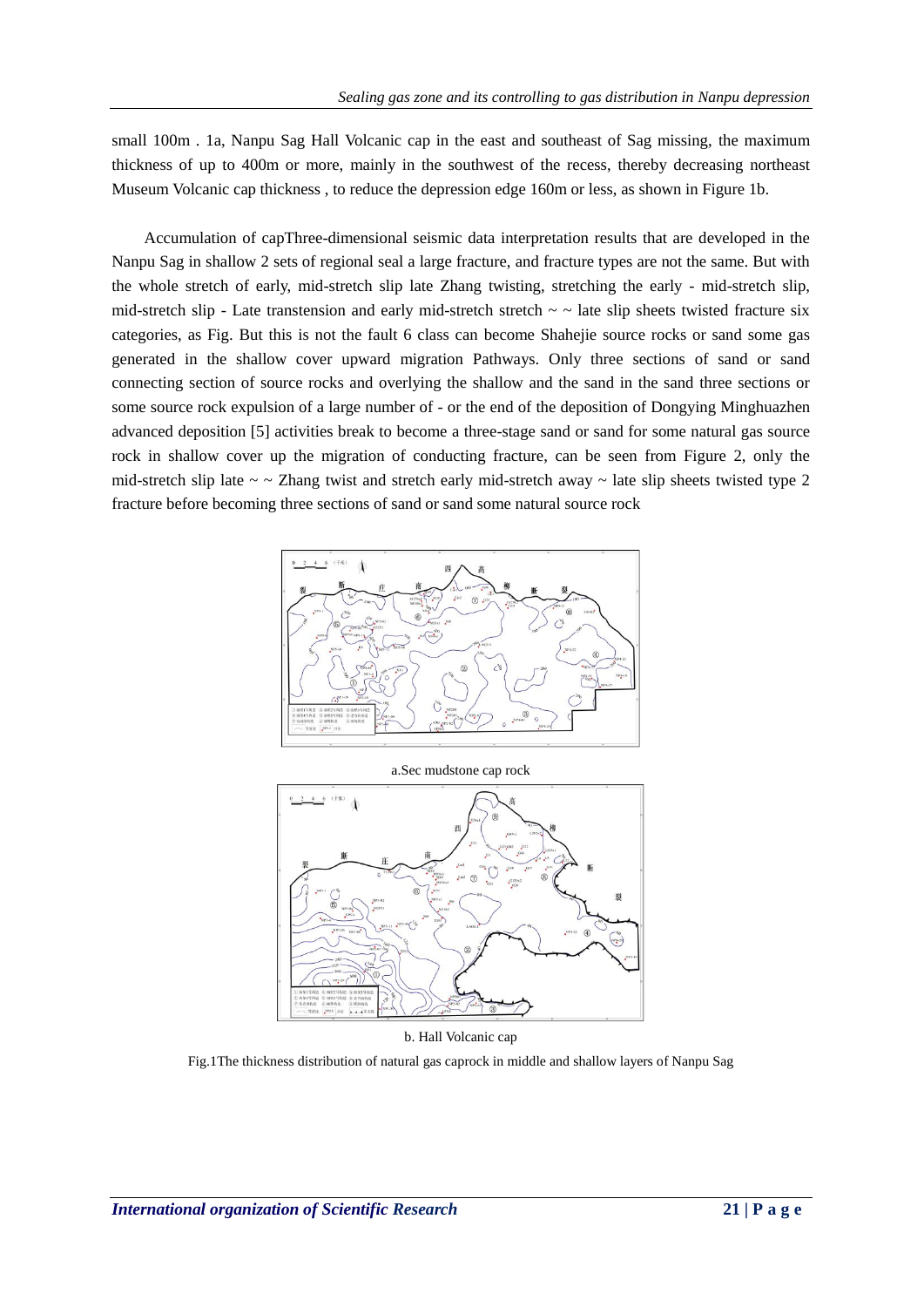

Fig.2 Division diagram of fault types in typical section of Nanpu depression

Cover up in the shallow gas migration conducting fracture. As can be seen from Figure 3, compared with conducting fracture development within the Nanpu Sag in shallow mudstone and Hall East Sec three sections of volcanic cap two sets, but different layers of development and distribution of different, but on the whole western sag and southern transporting faults, followed by the northern part of the recess, Sag conducting faults are undeveloped.



Sec mudstone cap rock b. Hall Volcanic cap

Fig.3 The distribution of sealing area of natural gas caprock in middle and shallow layers of Nanpu Sag

By studying the relationship between the Nanpu Sag in shallow accumulation of East Third mudstone cap rock and the caprock Hall Volcanic Zone and gas distribution can be obtained by accumulation of the East Sec mudstone caprock and Museum Volcanic cover the closed zone between the distribution layer and gas mainly in the following two aspects.

As can be seen from Figure 3, the Nanpu Sag in shallow natural gas has been found mainly in the accumulation of the East Sec mudstone cap rock and the caprock Hall Volcanic area, which is located only

*International organization of Scientific Research* **22 | P a g e**